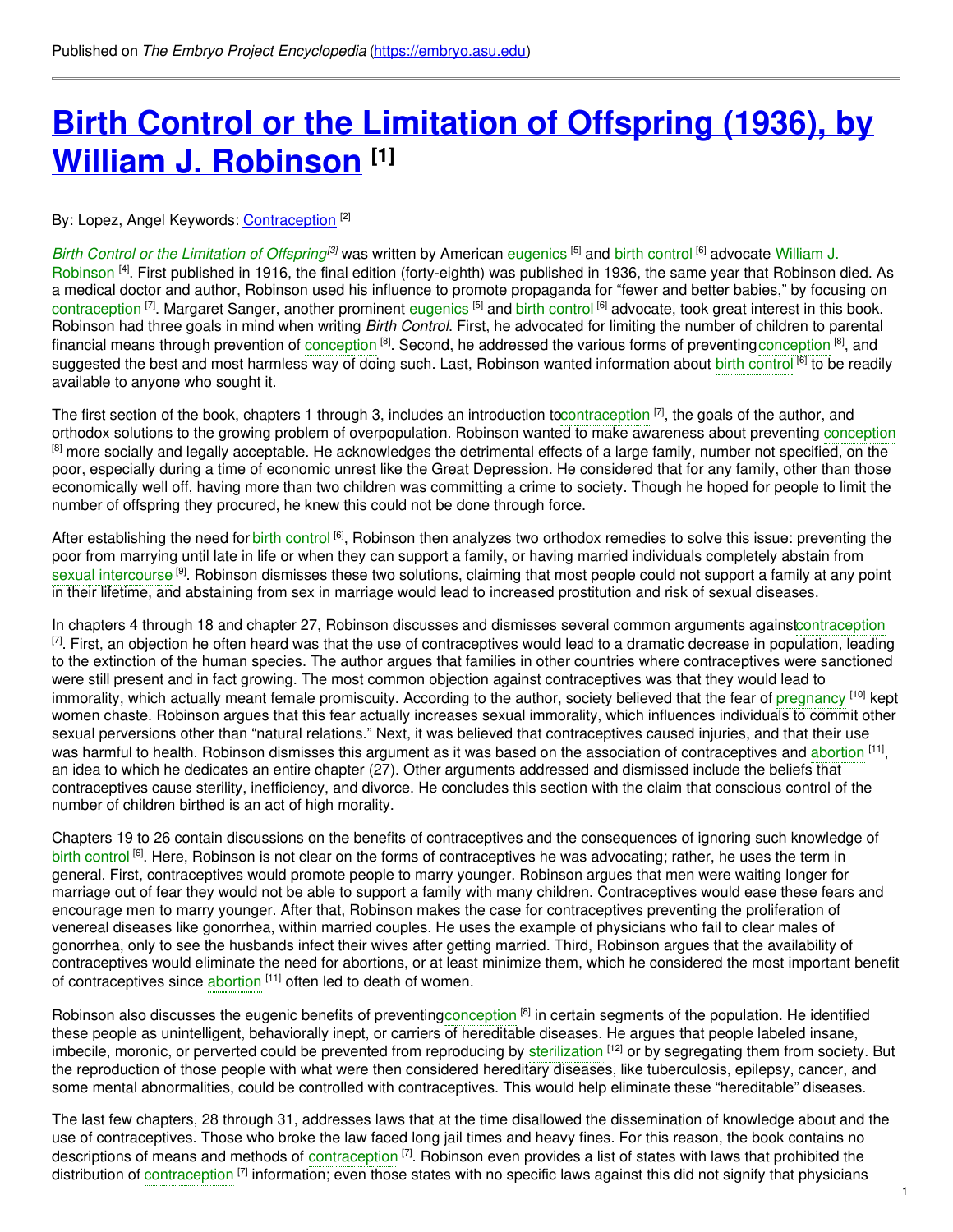would share the information. He concludes the section by discussing the methods by which such laws could be changed. Robinson's method was first to establish knowledge of the subject through publications such as this book. Then, when the time was "ripe," the abolishment of the law should be tested. Robinson believed it was through the support and endorsement of a few rich or influential women that these laws would fall. He believed this because their arrest would cause social unrest.

*Birth Control or the [Limitation](https://embryo.asu.edu/search?text=Birth%20Control%20or%20the%20Limitation%20of%20Offspring) of Offspring<sup>(3)</sup> was written to argue for the spread of knowledge and use of contraceptives rather* than actually describing such methods. Though Robinson believed that these arguments should be sufficient to convince others of the birth control [movement](https://embryo.asu.edu/search?text=birth%20control%20movement) <sup>[13]</sup>, he included a final chapter with quotes from people of authority. Included were Abraham Jacobi, former president of the American Medical [Association](https://embryo.asu.edu/search?text=American%20Medical%20Association) [14], and the former president of the British Medical Association. The author himself, through the several revised editions of this book, became a pioneer among physicians in the birth control [movement](https://embryo.asu.edu/search?text=birth%20control%20movement) <sup>[13]</sup> during the early twentieth century.

## **Sources**

- 1. Duxbury, Mitzi L. "Nursing in Neonatology." Neonatology on the Web. <http://www.neonatology.org/classics/mj1980/ch08.html> [15] (Accessed December 9, 2009).
- 2. Holden, Christine, and David M. Levy. "Birth Control and the Amelioration Controversy."*History of Political Economy* 25 (1993): 284–311.
- 3. Robison, William J.*Birth Control or the [Limitation](https://embryo.asu.edu/search?text=Birth%20Control%20or%20the%20Limitation%20of%20Offspring) of Offspring [3]* . 48th ed. New York: Eugenics Publishing, 1936.
- 4. "William J Robinson MD." *Birth Control Review* 3 (1936): 7. <http://library.lifedynamics.com/Birth%20Control%20Review/1936-02%20February.pdf> [16] (Accessed December 9, 2009).

Birth Control or the Limitation of Offspring was written by American eugenics and birth control advocate William J. Robinson. First published in 1916, the final edition (forty-eighth) was published in 1936, the same year that Robinson died. As a medical doctor and author, Robinson used his influence to promote propaganda for "fewer and better babies," by focusing on contraception. Even Margaret Sanger, another prominent eugenics and birth control advocate, took great interest in this book. Robinson had three goals in mind when writing Birth Control. First, he advocated for limiting the number of children to parental financial means through prevention of conception. Second, he addressed the various forms of preventing conception, and suggested the best and most harmless way of doing such. Last, Robinson wanted information about birth control to be readily available to anyone who sought it.

## **Subject**

Robinson, William J. (William [Josephus\),](https://embryo.asu.edu/library-congress-subject-headings/robinson-william-j-william-josephus-1867-1936) 1867-1936<sup>[17]</sup> [Contraception](https://embryo.asu.edu/medical-subject-headings/contraception) <sup>[18]</sup>

#### **Topic**

[Publications](https://embryo.asu.edu/topics/publications)<sup>[19]</sup> [Reproduction](https://embryo.asu.edu/topics/reproduction)<sup>[20]</sup>

## **Publisher**

Arizona State University. School of Life Sciences. Center for Biology and Society. Embryo Project Encyclopedia.

## **Rights**

© Arizona Board of Regents Licensed as Creative Commons Attribution-NonCommercial-Share Alike 3.0 Unported (CC BY-NC-SA 3.0) http://creativecommons.org/licenses/by-nc-sa/3.0/

#### **Format**

<u>[Articles](https://embryo.asu.edu/formats/articles)</u>  $^{[21]}$ 

**Last Modified** Wednesday, July 4, 2018 - 04:40

**DC Date Accessioned**

Thursday, May 10, 2012 - 14:06

**DC Date Available** Thursday, May 10, 2012 - 14:06

**DC Date Created** 2010-07-01

## **DC Date Created Standard**